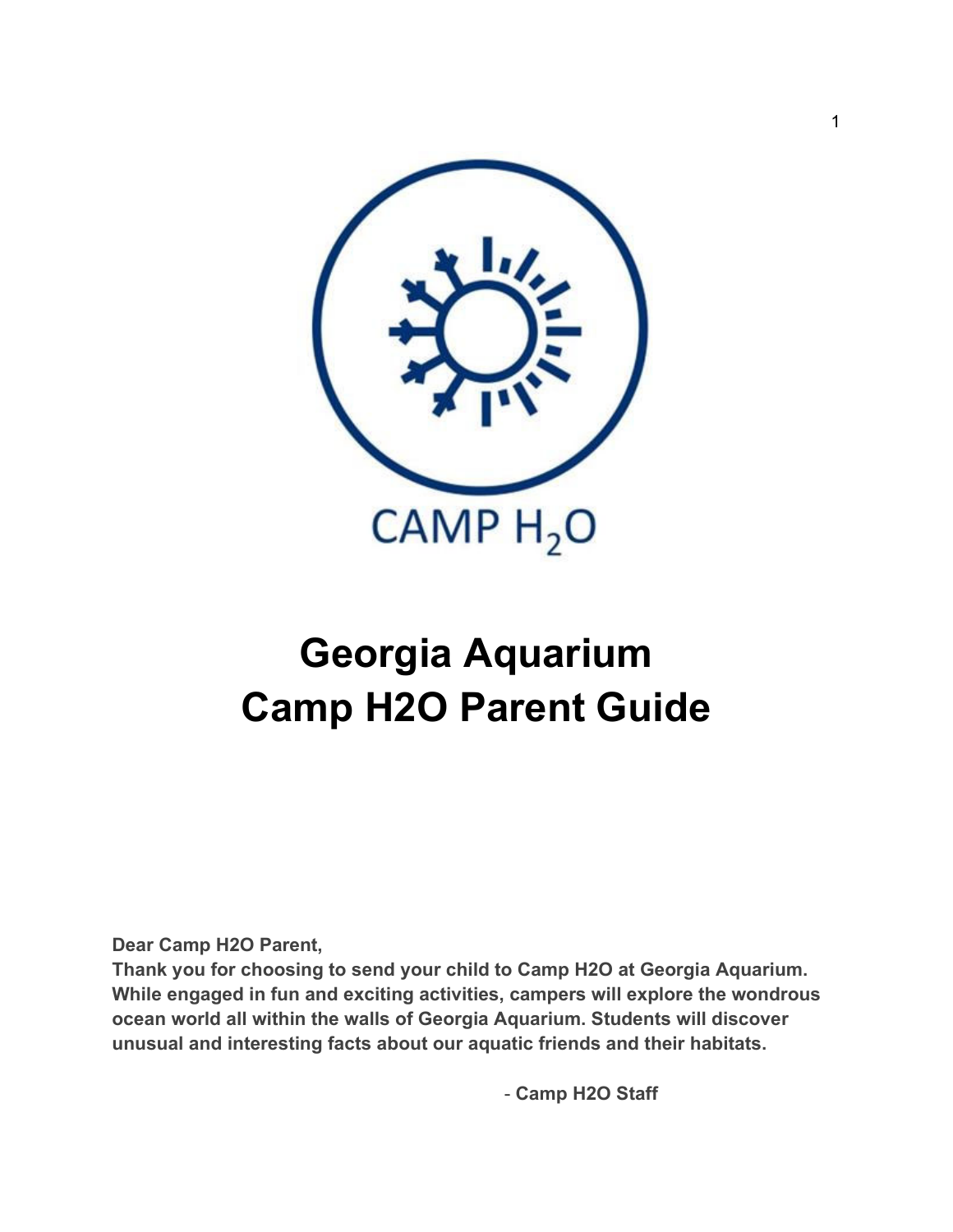## **Table of Contents**

| Authorization to Dispense External Preparations*14 |  |
|----------------------------------------------------|--|
|                                                    |  |

### **\*Required forms**

*If you have any questions related to camp, please contact the Georgia Aquarium Education Staff at: Telephone: 404-581-4195 Email: education@georgiaaquarium.org*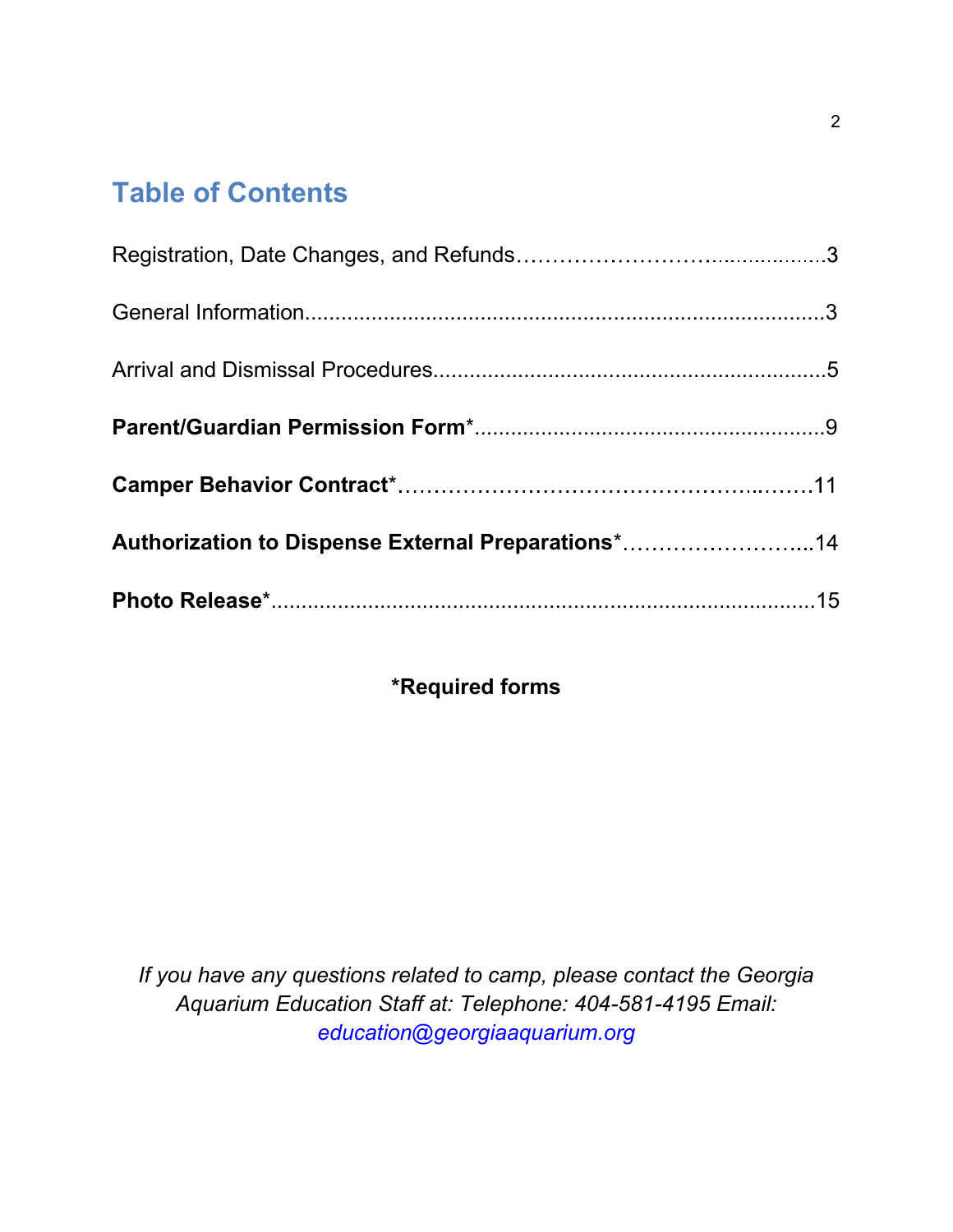## **Registration Policies**

### **General Reservation Policy**

- Reservations are required prior to the program start date. **NO WALK-UP REGISTRATIONS WILL BE PERMITTED.**
- Deposits are not required.
- Full payment is due upon reservation.
- Changes to reservations made 2 weeks or less prior to scheduled event date are subject to supervisor approval.

### **Minimum Age for Entry:**

Camp H2O is exclusively for campers ages 5 to 13 years. In order to participate in Camp H2O, campers **must be at least 5 years of age and less than 14 years of age as of January 1st , 2020**. We may ask for verification of your child's age prior to the first day of camp.

### **Refund and No-Show Policies**

- Refunds will not be issued for no-shows or for days missed of summer camp week.
- Cancellation policy applies to any customer who did not give notice prior to program start date.
- Refunds will not be issued for cancellation requests received within 2 weeks of scheduled camp date.

### **Date Change Policy**

- Date changes that occur within 2 weeks of scheduled camp date will incur a 25% fee per reservation.
- Date changes are subject to availability.

## **General Information**

### **Camp H2O Hours:**

- **Monday Friday, 8:30am-4:00pm**
- **Please review our Arrival and Dismissal Procedures for details.**

### **Lunch and Snacks:**

Camp H2O does not provide lunch for campers. Please make sure you pack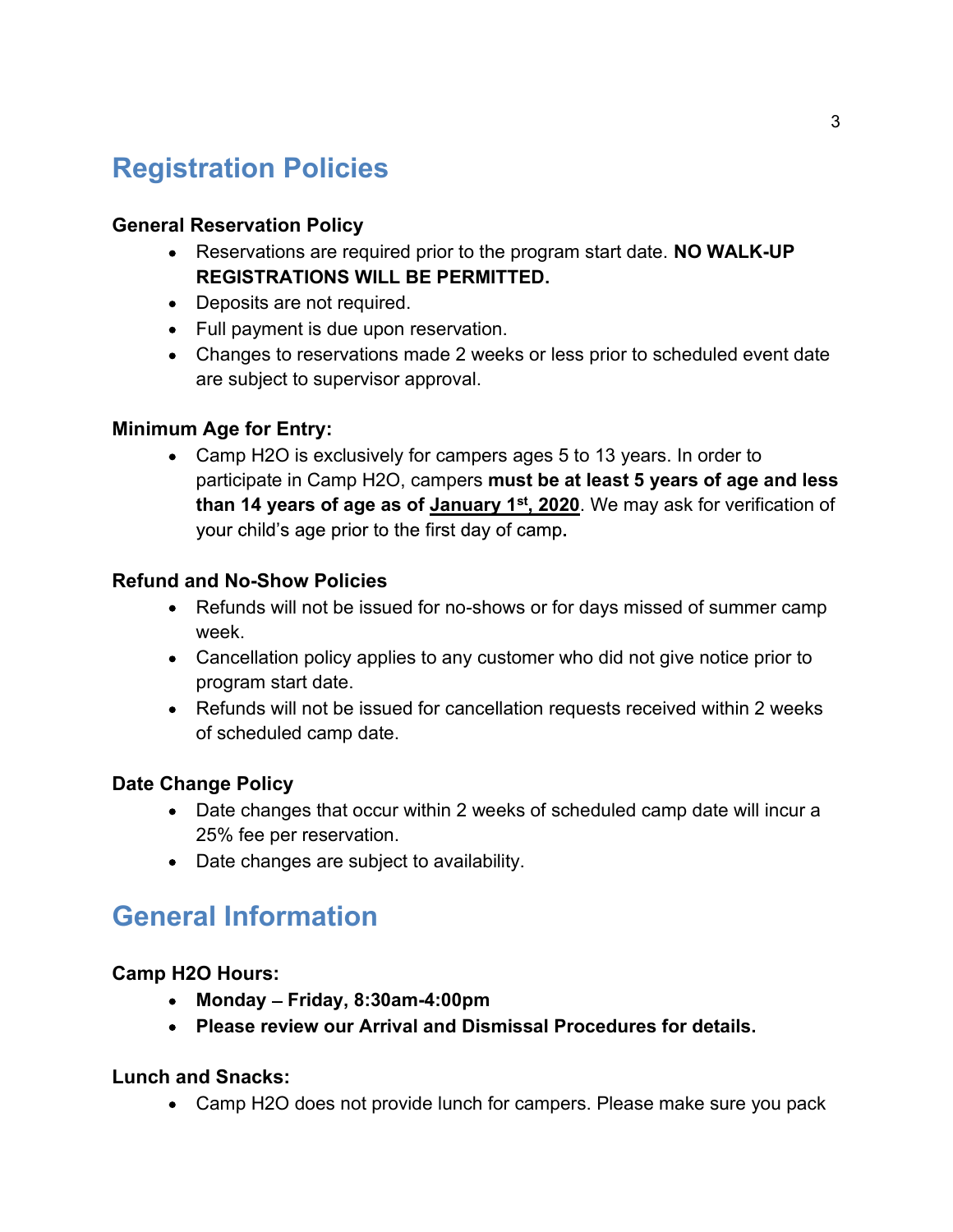your child's lunch each day, as they cannot purchase lunch at Georgia Aquarium's cafeteria. We suggest packing lunch in thermal bags as campers will **not** have access to a microwave or refrigerator.

- Light morning and afternoon **snacks** are provided by the Aquarium and will not contain nuts. However**, if your child has severe food allergies, we highly encourage you to pack their own snack**.
- Snacks can include, but are not limited to:
	- $\circ$  Goldfish
	- $\circ$  Sun Chips
	- $\circ$  Welch's Fruit Snacks
	- Pretzels
	- $\circ$  Rice Krispy Treats
	- $\circ$  Chocolate chip cookies
	- $\circ$  Granola bars
	- Cheez-Its
- If your child cannot eat/dislikes certain snacks, feel free to pack their own as long as it **does not contain nuts**.

### **Dress Code:**

- Please send campers in comfortable, weather appropriate clothes each day, which includes their **Camp H2O t-shirt** (or shirt of a similar color), a **sweater or jacket** (it can be cold in our classrooms), and a **hat** (in case we go outside).
- Campers should dress in attire they can easily manipulate without assistance.
- Closed toe athletic shoes or sneakers are most appropriate for flexibility and safety. **Flip flops, heels, open-toe or roller shoes are not permitted.**
- Due to the hands-on nature of Camp H2O, your camper may get wet! We highly encourage you to send your camper with a change of clothing each day (i.e. shirt, pants, undergarments).
- We provide multiple bathroom breaks throughout the day; however, your camper should be confident in asking an adult to use the bathroom when necessary. **Camp H2O does not provide a change of clothing in case of an accident; we will contact a parent for pick up.**

**The following items are not permitted at Camp H2O:**

- **Money**
- **Loose jewelry**
- **Electronics (i.e. digital cameras, tablets, etc.)**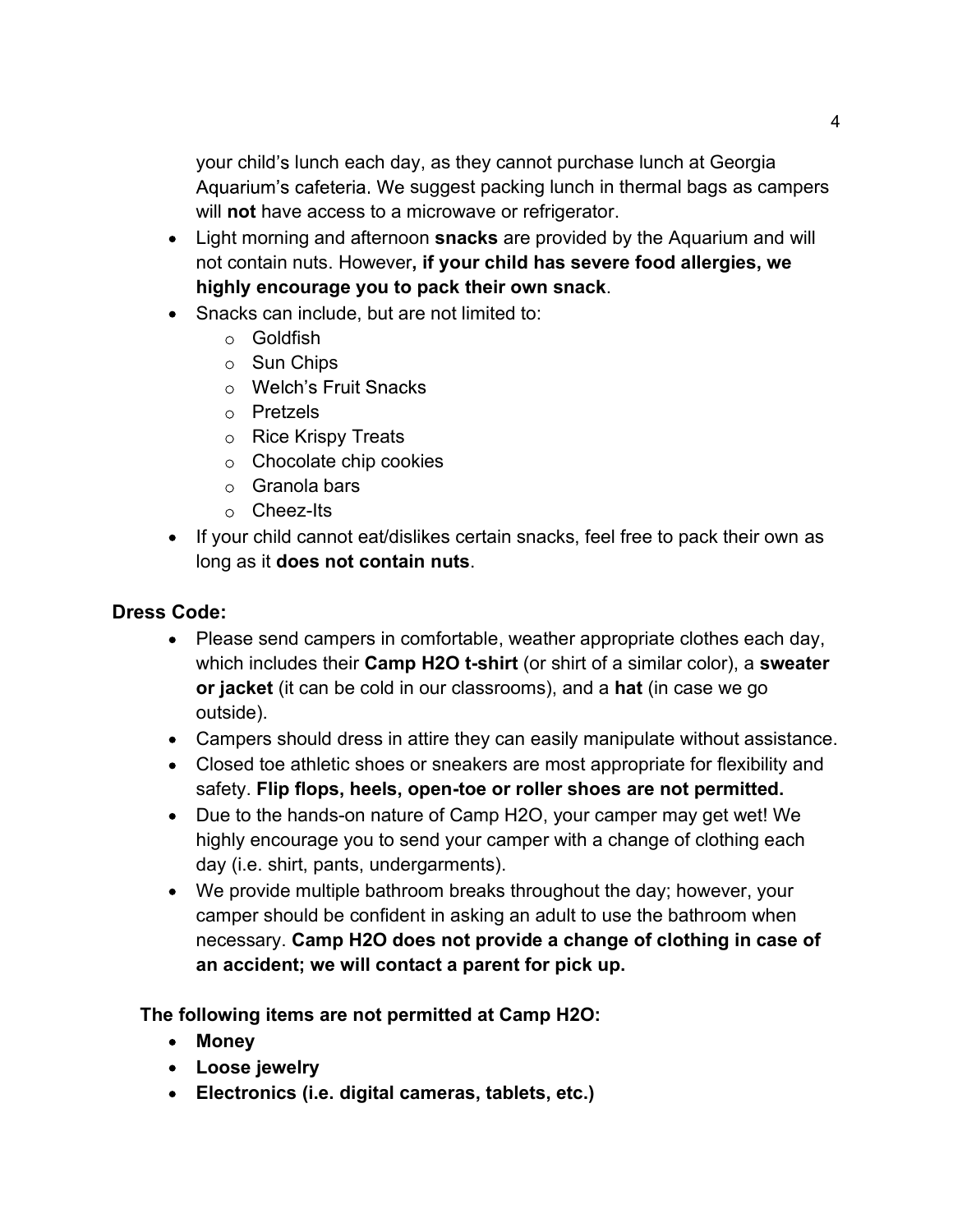- **Card games or collectables**
- **Gum**
- **Weapons or other inappropriate items**

These items will be confiscated and returned to a parent at the end of the day.

### **We are not responsible for lost/stolen/damaged items.**

While we realize that some campers may have cell phones in order to keep in contact with parents, we recommend talking with your child about limiting their cell phone use during camp hours. Again, **we are not responsible for lost/stolen/damaged cell phones.** 

### **Animal Contact:**

- Campers may have opportunities to have up-close encounters with our education animals and exhibits in order to enrich their experience.
- If your child has a **shellfish allergy** (the water in most of our exhibits is exposed to shellfish), please be sure to include that information on the Camper Information form.

## **Arrival/Dismissal Procedures**

- Each Monday during camp arrival, parents will be given a printed Camper ID#, which is required of anyone picking up or dropping off your child. Please place this ID# on the right corner of your car's windshield during arrival and dismissal. For your camper's safety we will not release your child unless the **appropriate Camper ID# is provided at dismissal.** If your child will be picked up by someone else, the Camper ID# can be written on a piece of paper and presented at dismissal.
- The Arrival and Dismissal location is on Luckie Street, across from Johnny Rockets. To get to Luckie Street come down Baker Street and make a right onto Luckie Street. Continue down Luckie Street and look for the Camp H2O Arrival and Dismissal signs on the curb. A member of the Aquarium team will assist you at the curb.
- If you are using a GPS, use the following address for a more direct route to Georgia Aquarium parking: **357 Luckie Street, NW Atlanta, GA 30313**
- Please ONLY use the designated area for camp arrival and dismissal. The Atlanta Police Department has extended Camp H20 the courtesy of using this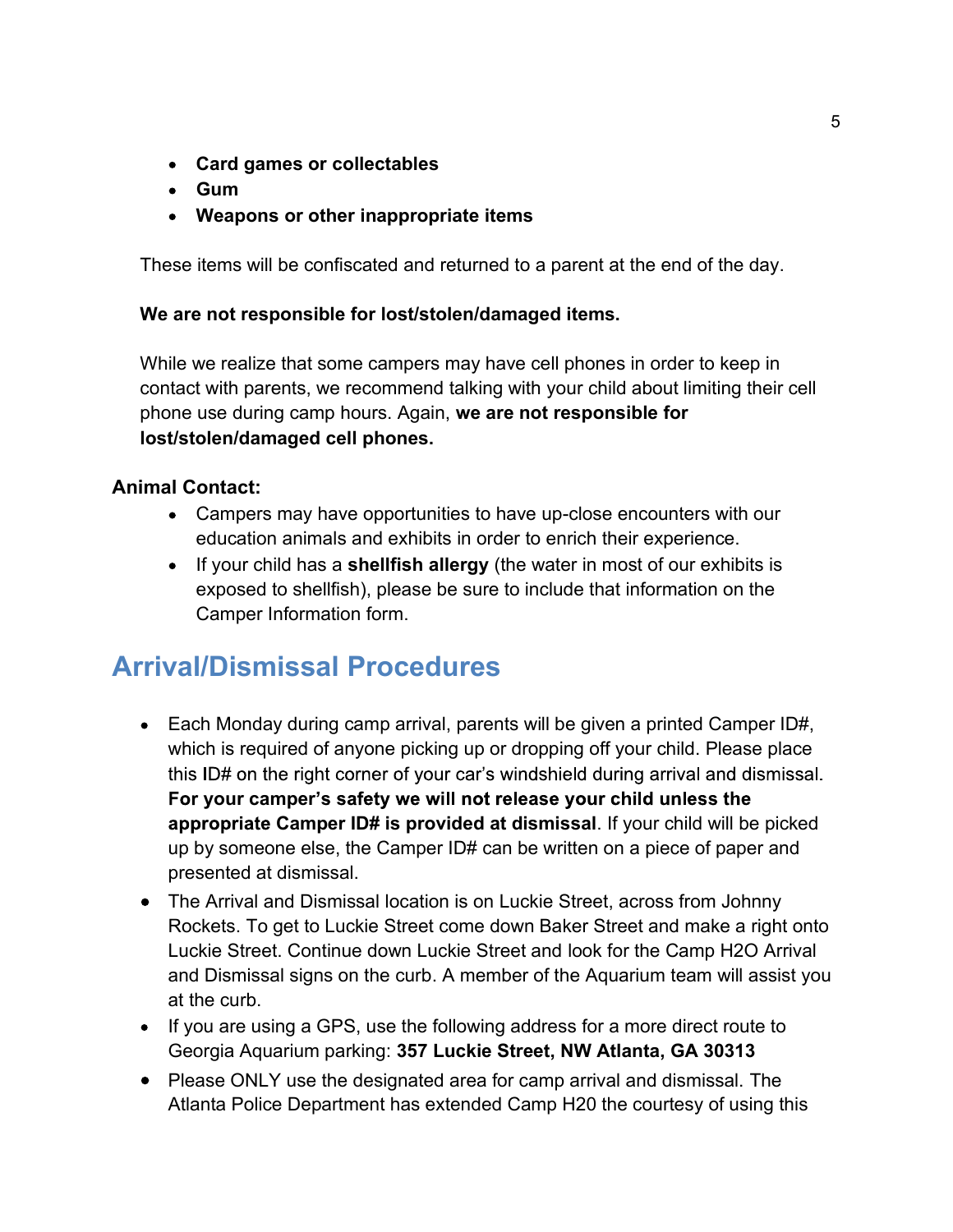lane for drop-off and pickup; however, they retain ultimate jurisdiction over traffic and parking.

**Please note that Georgia Aquarium is currently under construction for Expansion 2020.** During this construction, it may be necessary to change pickup or drop-off procedures. Parents will be notified by email if there are any changes needed to the pick-up or drop-off procedure.

### **Arrival Procedure:**

- **Camp arrival is from 8:30am 9:00am**
- Children may not be dropped off prior to 8:30am.
- During arrival, an Aquarium team member will greet your child and help them from the vehicle.
- $\bullet$  For your child's safety we are required to check in each camper before the driver leaves the location.
- **Arrivals after 9:00am will be required to park and escort your child to the Education entrance**. Aquarium security will contact the Education department, and we will escort your child into the building.
- Parking in the official Georgia Aquarium parking garage is **\$12** with proof of purchase of a general admission ticket; **\$15** without.
- **Walk-up arrivals are handled by a staff member at the bottom of the Education entrance stairs.**

### **Dismissal Procedure:**

- **Camp dismissal is from 4:00pm 4:15pm.**
- During dismissal, a staff member will relay the Camper ID# from your windshield to staff to prepare your camper for dismissal. A staff member will accompany your child to your vehicle.
- For the safety of campers, parents and staff, please remain in your vehicle during arrival and dismissal.
- **For the safety of your camper, we will not release your child unless the appropriate Camper ID# is provided at dismissal**
- Please pull out of the line if you need to adjust your child's car seat, seat belt, etc.
- We are required to check out each camper before he or she leaves with the authorized adult.
- **Walk-up dismissals are handled by a staff member at the bottom of the Education entrance stairs.**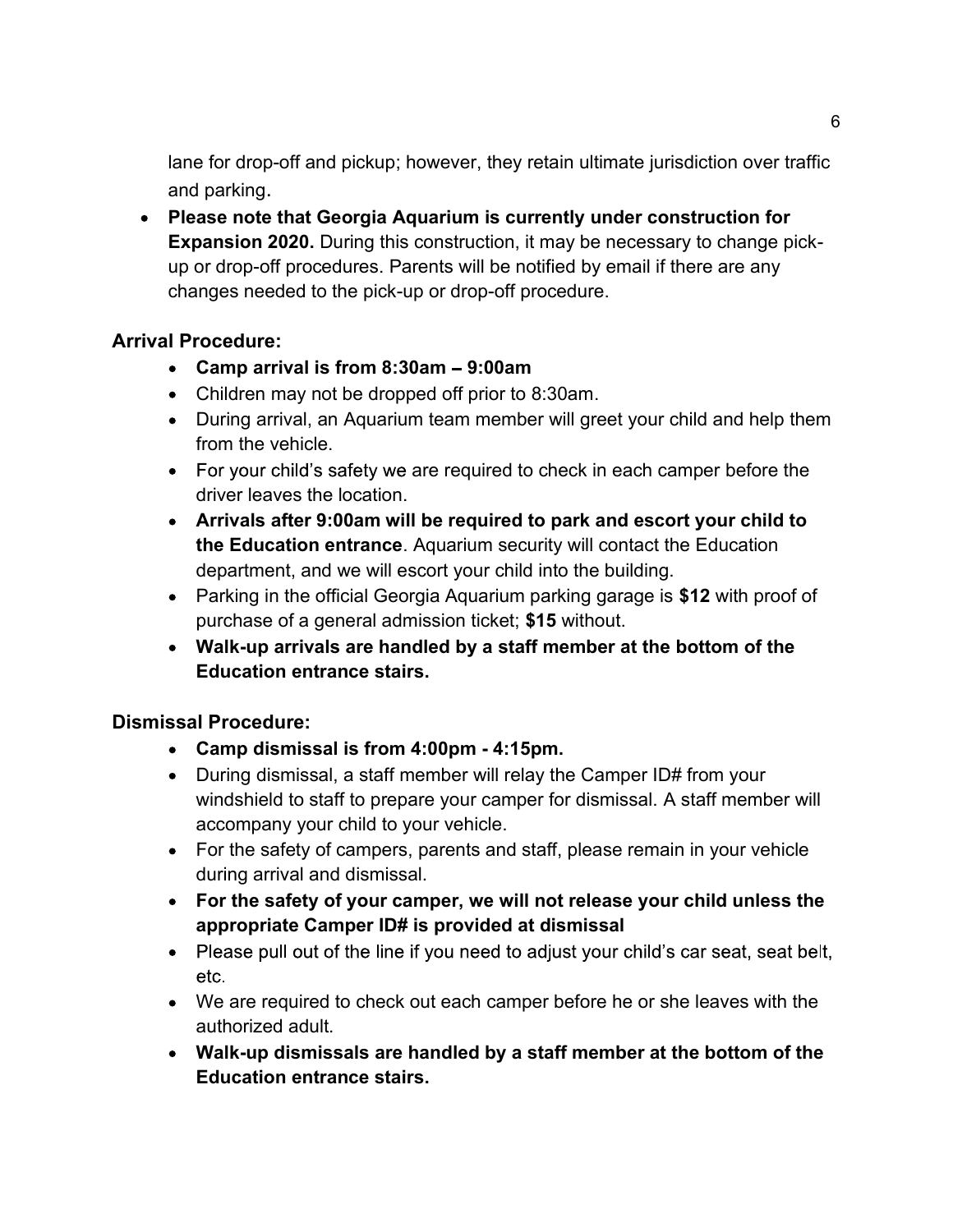### **Late Pick-up Policy:**

- **Pick-ups after 4:15pm will incur late fees.** Late dismissals will be required to park and proceed to the Education entrance. Aquarium security will contact the education department, and we will escort your child to the Education entrance for dismissal.
- Campers picked up after 4:15pm will be charged **\$10.00 per child with an additional \$5.00 per minute/per child after 4:30pm**. After 4:30pm, Security will be contacted and the camper will be escorted to the security dispatch area.

### **Early Dismissals:**

- All early dismissal notifications should be emailed to education@georgiaaquarium.org up to one day prior to the date of dismissal request. The early dismissal location is on Luckie Street where the arrival process takes place. Early dismissals can be facilitated by Education staff until **3:00pm**.
- **Early dismissals after 3:00pm** will be required to park and proceed to the Education entrance. Aquarium security will contact the Education department, and we will escort your child to the Education entrance for dismissal.
- Parking in the official Georgia Aquarium parking garage is **\$12** with proof of purchase of a general admission ticket; **\$15** without.

### **Emergency Dismissal Procedure:**

- In the event of an emergency and your camper needs to be dismissed immediately, please call 404-581-4195 to contact the Education department or 404-581-4242 to reach the Security department.
- The emergency dismissal location is on Luckie Street where the arrival process takes place.

### **5-7 Theater Camp Dismissal:**

- If your child is enrolled in the 5-7 Aquarium Theater Camp, they will be performing a special program in the 4-D theater on the Friday of their camp week. Parents are welcomed and encouraged to attend to watch their camper perform on our stage!
- Parents should arrive promptly at 3:00pm for a 3:10 start time. Enter through the Education entrance (same place as arrival and dismissal). You are welcome to park in any designated parking area of your choosing. Parking in the official Georgia Aquarium parking garage is **\$12** with proof of purchase of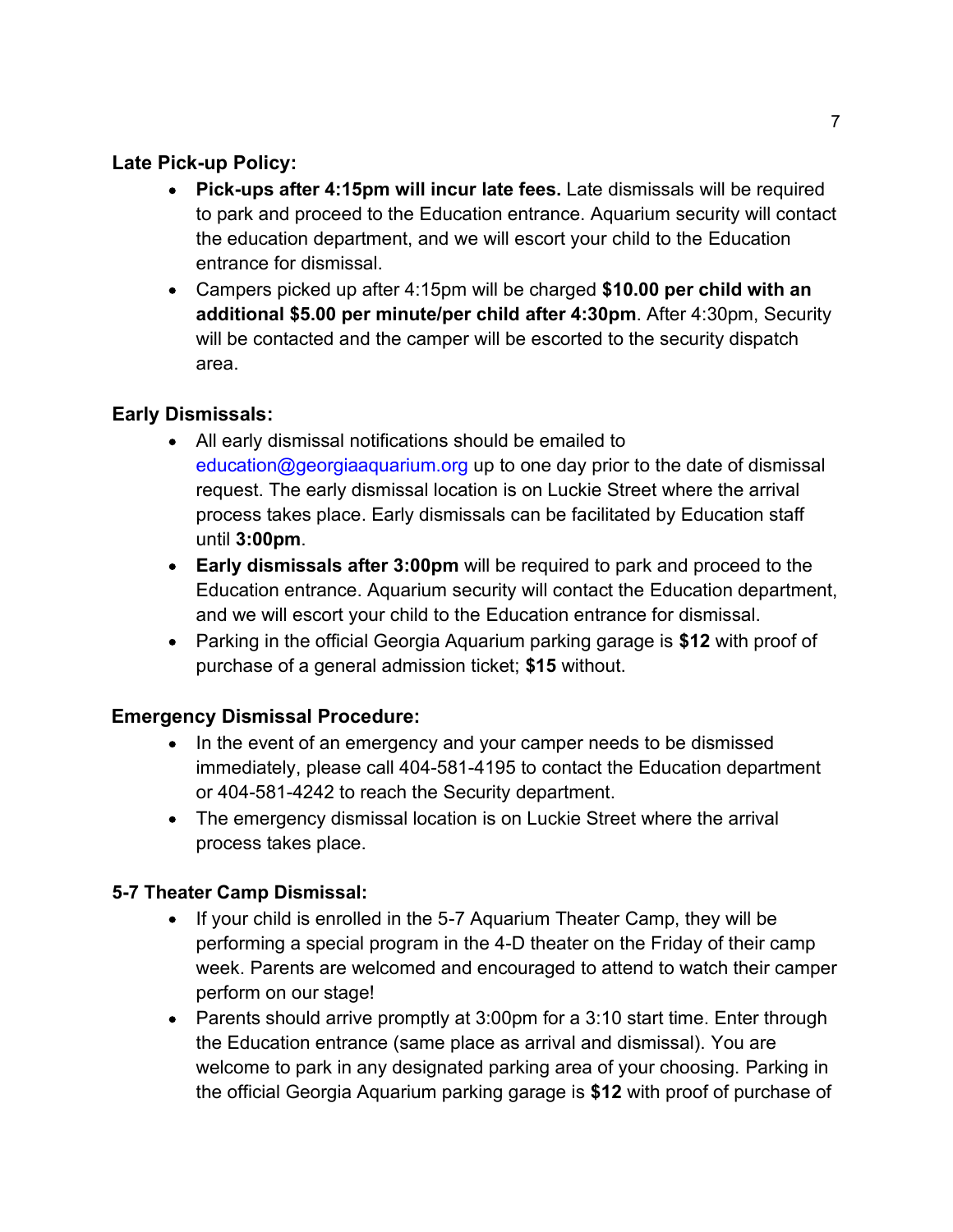a general admission ticket; **\$15** without**. Please do NOT leave your vehicle at the Education entrance curb.** 

- The performance lasts approximately 20 minutes. Campers will leave their personal belongings in a secured classroom while the performance is taking place.
- Parents are welcome to check out their campers (and siblings in other camps) after the performance. An educator will escort you and your child to the classroom to retrieve their belongings.
- Afterwards, you may exit through the Education entrance. **If you are an annual passholder or have purchased tickets,** you and your camper may explore the Aquarium.

## **Required Forms**

- Please have the following forms completed, signed, and returned **prior to the first day of camp**:
	- Parent/Guardian Permission form
	- o Camper Behavior Contract
	- Authorization to Dispense External Preparations
	- o Photo Release
- **All** campers must have a signed and completed waiver on file before they will be permitted to attend camp.
- Digital submissions are strongly encouraged and can be emailed to education@georgiaaquarium.org.
- Campers may turn in a paper copy the Monday of camp; **campers without a waiver on file will not be permitted to attend camp until a completed and signed waiver is received.**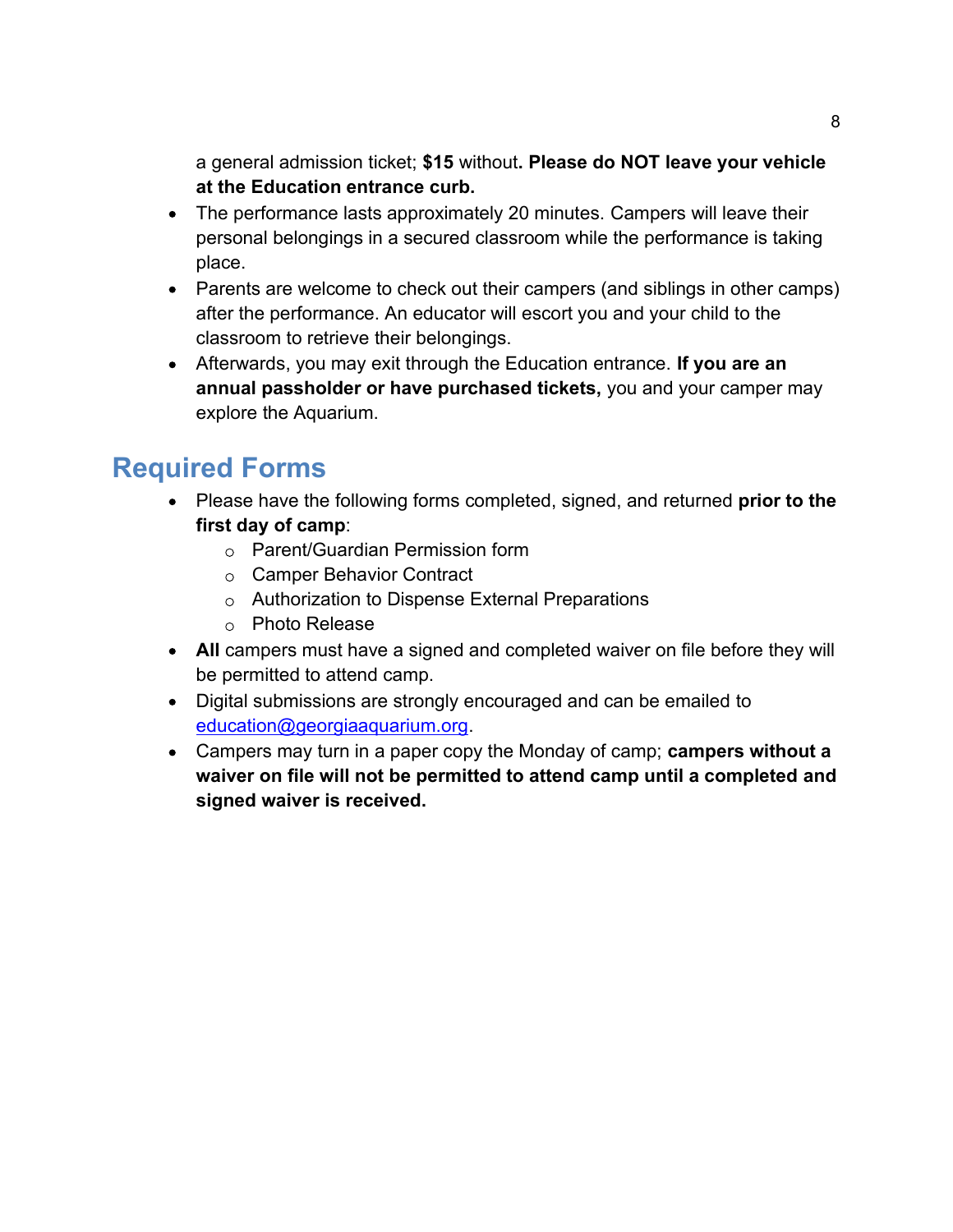#### **GEORGIA AQUARIUM EDUCATION DEPARTMENT**

#### **Camp H2O at Georgia Aquarium**

#### **Parent/Guardian Permission Form**

 I hereby give permission to my child or ward to participate in all activities involved in the **Camp H2O at Georgia Aquarium Program**, expressly and specifically acknowledging that those activities may include, without limitation, water-related activities at the Georgia Aquarium and travel to and from the Georgia Aquarium. I understand and acknowledge that, in participating in such activities, my child or ward may not always be under adult oversight or supervision. I further understand and acknowledge the risk of physical injury or damage to property as a result of my child's or ward's participation in the activities.

I hereby give permission for my child to visit Centennial Olympic Park and Pemberton Place which are located adjacent to Georgia Aquarium. My child will be escorted to and from the park by Georgia Aquarium Staff. While outdoors, my child will be properly supervised by the Education Department Staff.

 I hereby authorize the Georgia Aquarium, or its designee(s), to take my child or ward to a hospital or other medical facility in case of any emergency and to consent to any x-ray examination, anesthetic, medical or surgical diagnosis or treatment and hospital care of my child or ward deemed advisable by a licensed physician and provided by that physician or under that physician's supervision, regardless of where that treatment is provided.

#### **Waiver and Release.**

In consideration of my child's or ward's being allowed to participate in the activities at the Aquarium described above, **I hereby release and discharge the Georgia Aquarium and its directors, officers, employees, agents, volunteers, and other representatives,** from any and all liability, claims, losses, and demands whatsoever that my child or ward or I may have for injuries or property damage arising or resulting from my child's or ward's participation in the activities described above, whether or not resulting from negligence, all of which claims I hereby waive both for myself and for my child or ward.

 I acknowledge and agree that attendance and involvement in the activities described above are voluntary, that my child or ward is participating at his or her own risk, and that I have read the terms and conditions of this waiver and release.

 I understand and agree that this waiver and release shall be fully binding on me, mychild or ward, my estate, my child's or ward's estate, my heirs, and my child's or ward's heirs,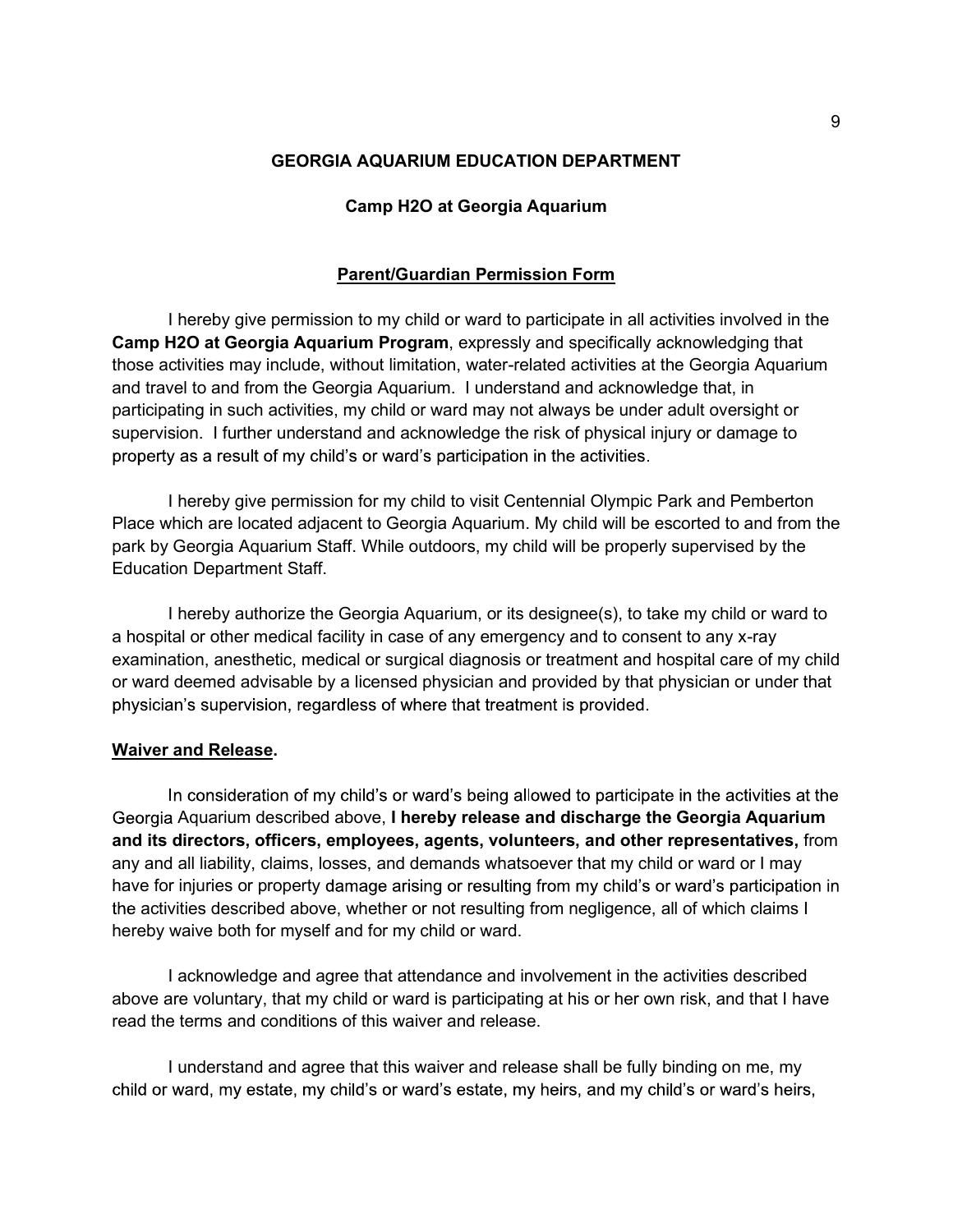and that neither I nor my child nor my ward nor anyone claiming through me or my child or my ward shall have any legal right to assert a claim against the Georgia Aquarium or its directors, officers, employees, agents, volunteers, or other representatives, relating to my child's or ward's participation in such activities.

**Please list all allergies or special medical or behavioral conditions:**

| <b>Emergency Contact Information:</b>                                                                                                                     |                                                                                   |
|-----------------------------------------------------------------------------------------------------------------------------------------------------------|-----------------------------------------------------------------------------------|
|                                                                                                                                                           |                                                                                   |
|                                                                                                                                                           |                                                                                   |
|                                                                                                                                                           | Contact Phone: ________________________________Alternate Phone: _________________ |
|                                                                                                                                                           |                                                                                   |
| <u> 1989 - Johann Stoff, deutscher Stoffen und der Stoffen und der Stoffen und der Stoffen und der Stoffen und der</u><br>Signature of Parent or Guardian | Date                                                                              |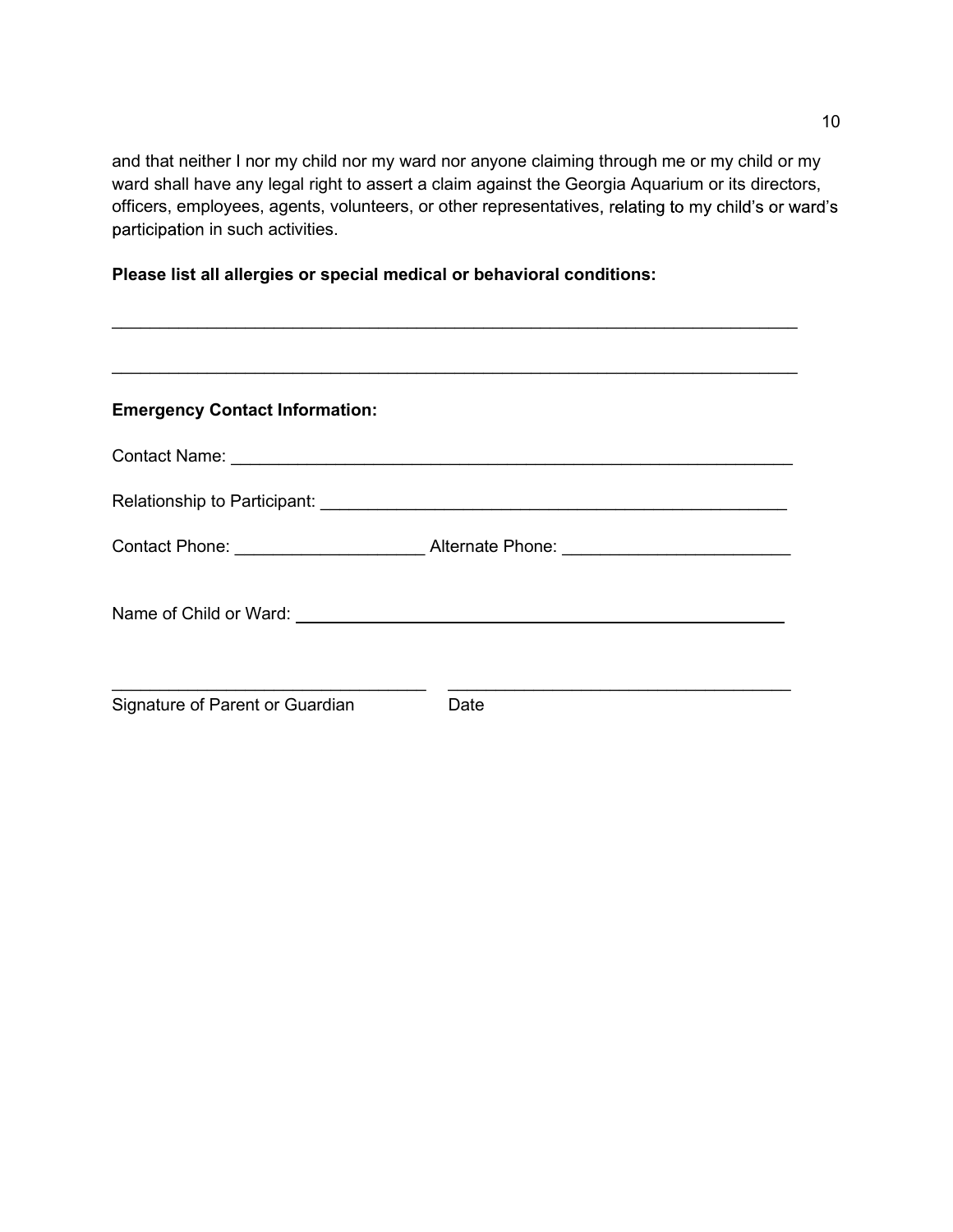## **Camper Behavior Contract**

Camp H2O is going to be an exciting and hands-on experience that will leave your camper with memories that last a lifetime! In order to ensure that each camper has a safe and positive experience, we want all of our camp families to understand that the physical and emotional safety of our campers and animals is paramount. To that end, please review this Camper Behavior Contract with your child(ren).

If a camper is in violation of the behavior contract, the camper may, at the discretion of staff, face consequences up to and including dismissal from camp. *Bullying of any kind is inexcusable and grounds for immediate dismissal from camp*. Georgia Aquarium will pursue the following in the event a camper violates the behavior contract:

**First Occurrence**: The first occurrence will result in a call home or conversation during pick-up with Georgia Aquarium staff. In the case where kicking, biting, or other **severe behavior** occurs, the child may automatically be given one-day suspension from the program with no refund for that day.

**Second Occurrence**: The second occurrence of **severe behavior** will result in a conversation with Georgia Aquarium staff and parents, potentially resulting in expulsion from camp without a refund. The Manager of Education will make a final determination for expulsion.

### *Campers and Parents: Please return the signed contract prior to your first day of camp. Signature is indicated by typing your full name in the form.*

### **1. Stay with your assigned camp instructor and always listen to instructions.**

- ❖ I will stay with my assigned camp instructor throughout the entire camp experience.
	- $\circ$  I understand that for my safety, wandering throughout the Aquarium is not permitted.
- ❖ I will always follow my camp instructor's directions and ask questions if needed.
- $\cdot$  I understand that my questions are valued and encouraged if I don't ask, I'll never know!

### **2. Be on your best behavior.**

❖ I will be respectful of my fellow campers, all program staff, and the animals with my words and actions.

 $\div$  I will listen when others are speaking and speak to others in a respectful manner and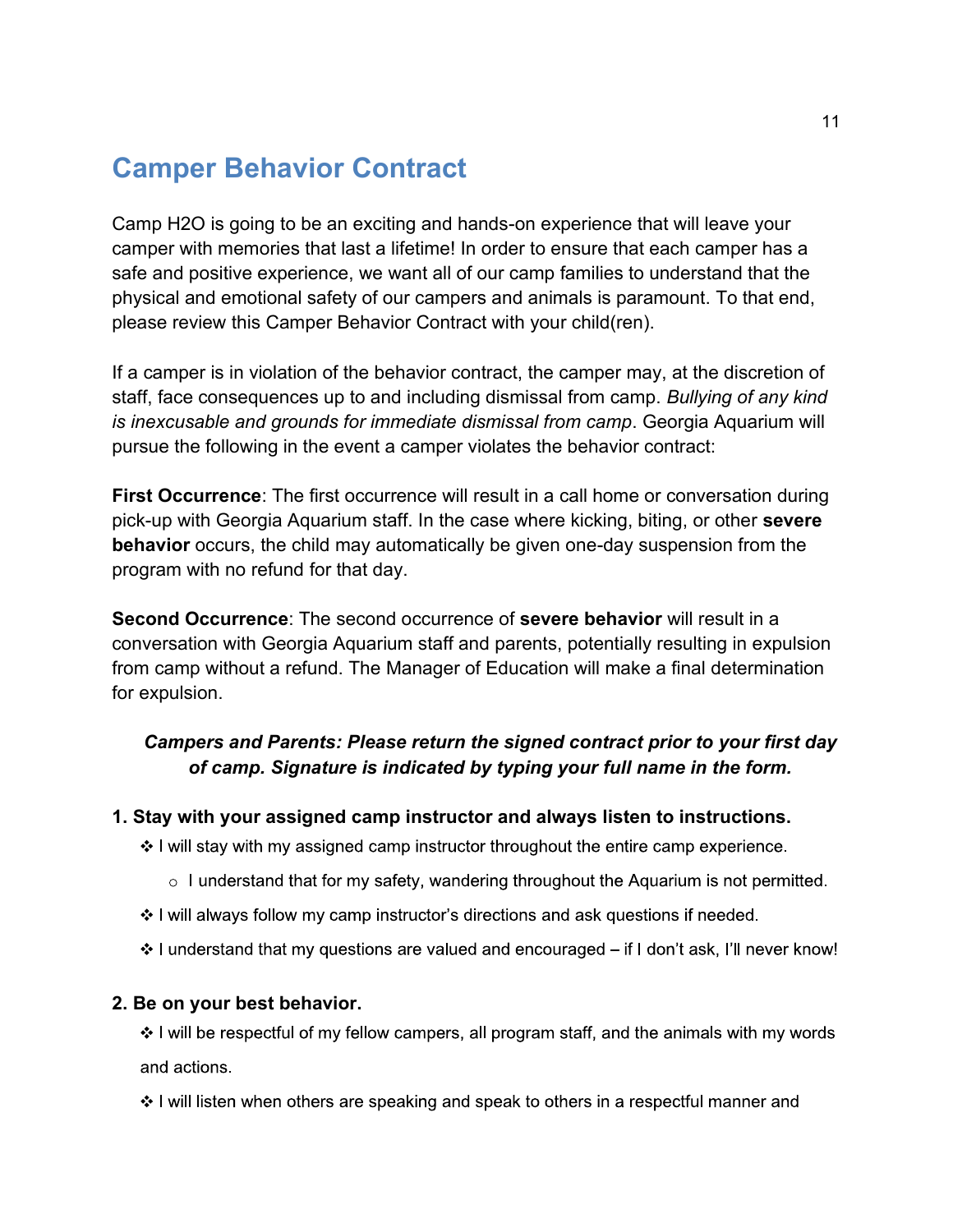tone. This includes using my "inside" voice inside of the Aquarium.

❖ I will not threaten or cause physical harm towards others, including possessing sharp or otherwise dangerous instruments.

- $\div$  I will respect the personal space of others and keep my body to myself.
- $\div$  I understand that disrespectful behavior includes (but is not limited to) hitting, punching, kicking, biting, spitting, swearing, teasing, lying, and not listening to my camp instructor.

 $\div$  I understand that bullying – both physical and emotional - is inexcusable and is grounds for immediate dismissal from camp.

- ❖ I will be respectful of the Aquarium grounds, buildings, and animal habitats.
- $\div$  I will not litter, vandalize, steal, or destroy items that do not belong to me.
- $\div$  I agree to follow all Camp H2O rules including those that are not listed on this behavior agreement, including rules set forth by my camp director and instructors during the camp day.

### **3. Respect the animals and their homes.**

 $\div$  I understand that tapping on the glass or yelling at the animals can be very disturbing and harmful to their health, which means I will refrain from doing so.

- ❖ I will not feed the animals or put items into an exhibit.
- $\div$  I will wait until I am instructed as to when and how I may touch the animals.

### **4. Cell phone use should be limited during the camp day.**

❖ I understand that I should not play on my phone, electronic toys, or other devices during the camp day.

### **Have fun!**

❖ I agree to HAVE FUN and help my fellow campers have fun  $\circledcirc$ 

**Agreement Statement:** I have read the Camper Behavior Contract with my child and accept responsibility for his/her behavior during enrollment in camp. I understand that my child may be removed from an activity if the contract is violated.

When a parent or guardian initially registers a child with an exempt program, the parent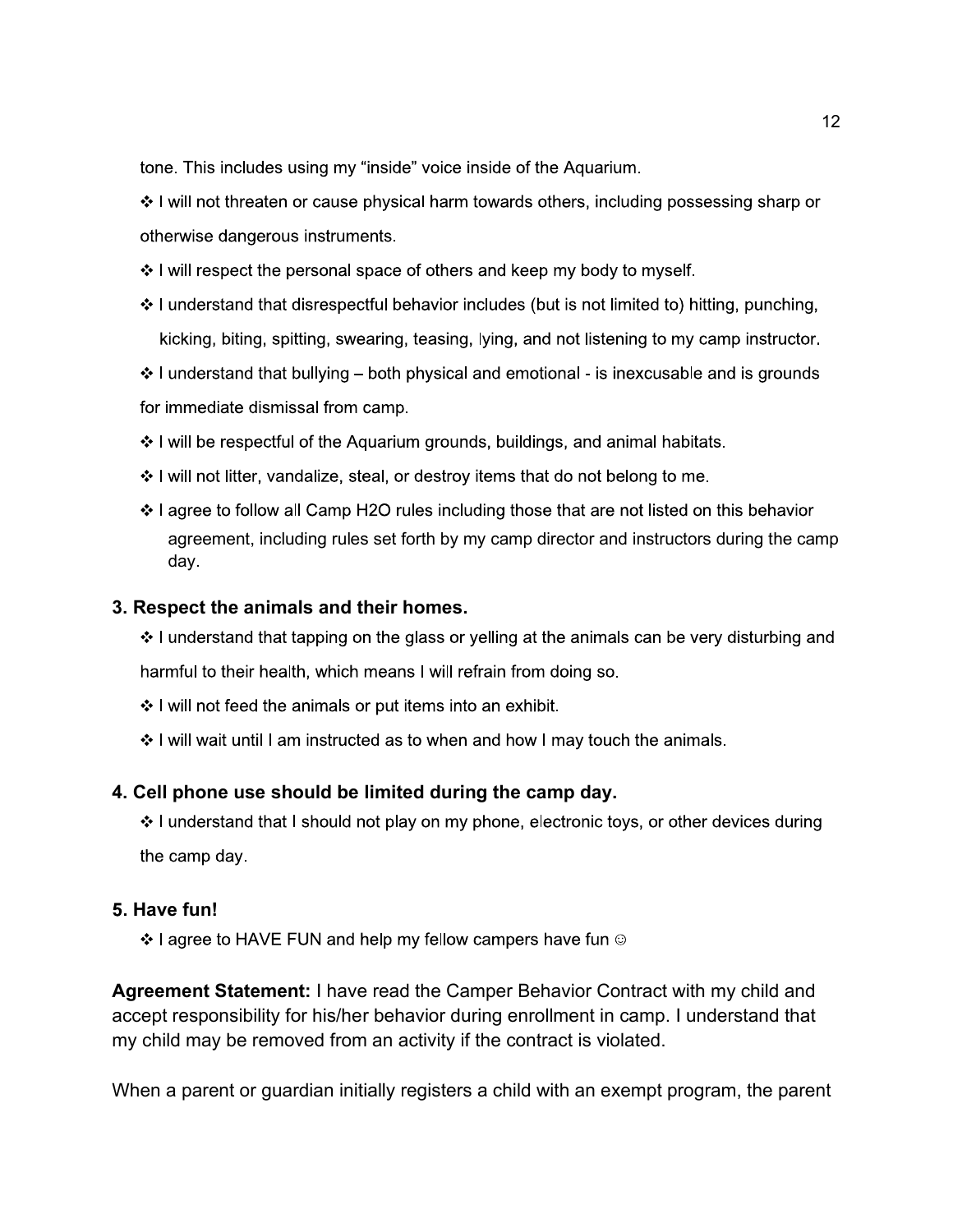or guardian shall sign a form indicating the parent or guardian has been advised and understands that the program is not licensed and is not required to be licensed by the state.

| <b>Camper Signature (type full name)</b> | <b>Date</b> |  |
|------------------------------------------|-------------|--|
|                                          |             |  |

**Parent or Guardian Signature** (type full name) **Date**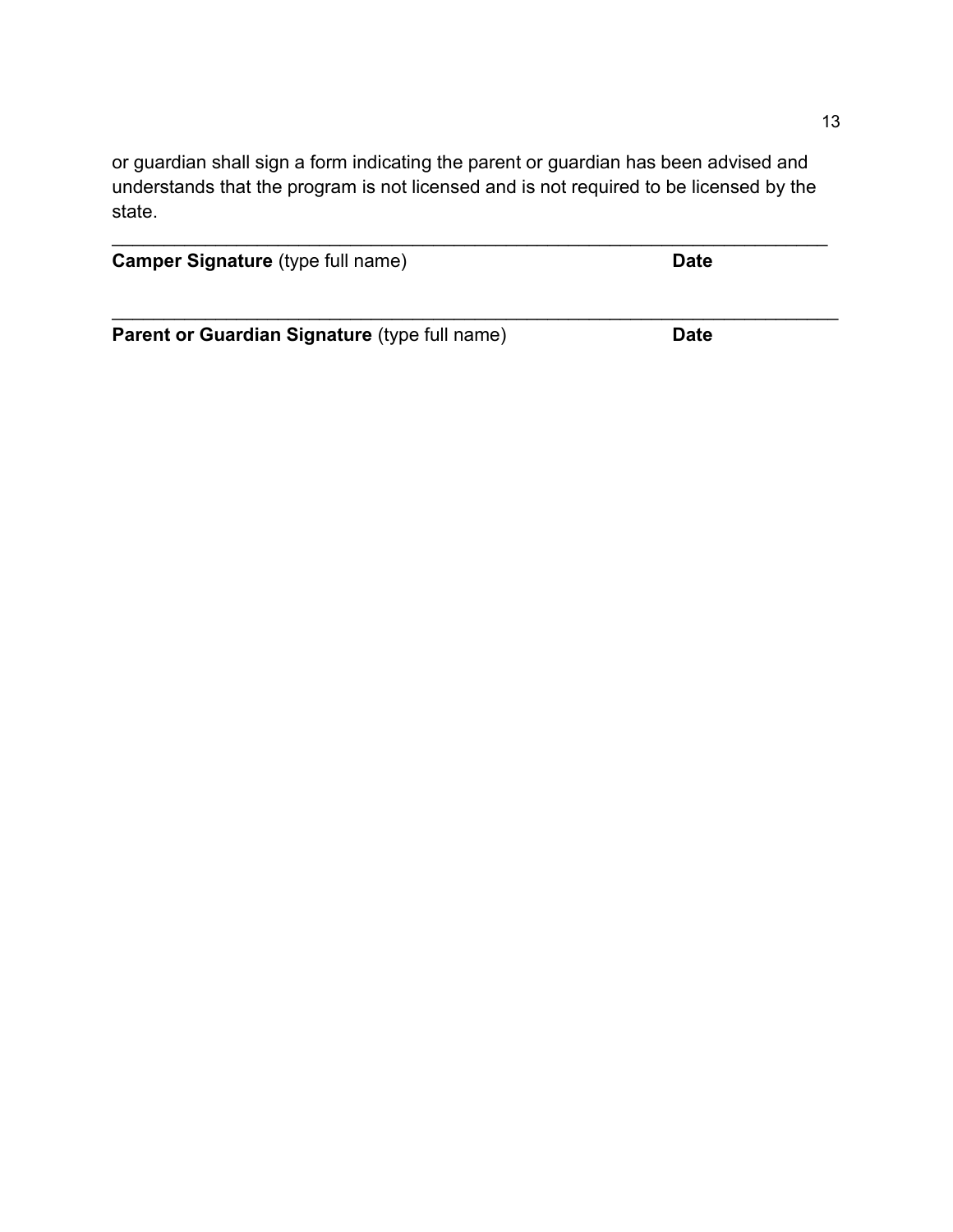## **Authorization to Dispense External Preparations**

Except for first aid, Georgia Aquarium personnel shall not hand out prescription or nonprescription medication (including sunscreen) to a child without specific written authorization from the child's physician or parent. All medications shall be stored in accordance with the prescription or label instructions and kept in places that are inaccessible to children. Each dose of medication given to a child is required to be documented showing the child's name, name of medication, date and time given, and the name of the person giving the medication. It is required that on-site First Aid be notified for any life threatening situations.

**Camp Name:** \_\_\_\_\_\_\_\_\_\_\_\_\_\_\_\_\_\_\_\_\_\_\_\_\_\_\_\_\_\_\_\_

**Camp Week:** \_\_\_\_\_\_\_\_\_\_\_\_\_\_\_\_\_\_\_\_\_\_\_\_\_\_\_\_\_\_\_\_

I hereby give Georgia Aquarium Staff permission to apply one or more or more of the following external preparation, in accordance with directions on the container:

- Band-Aids
- Neosporin or similar non-prescription ointment
- Bactine or similar first aid spray
- Prescription ointment
- Sunscreen
- Other (please specify)

\_\_\_\_\_I give my permission for Georgia Aquarium to dispense external preparations to my child

\_\_\_\_\_ I **do not** give my permission for Georgia Aquarium to dispense external preparations to my child

 $\overline{\phantom{a}}$  , and the contribution of the contribution of the contribution of the contribution of the contribution of the contribution of the contribution of the contribution of the contribution of the contribution of the

\_\_\_\_\_\_\_\_\_\_\_\_\_\_\_\_\_\_\_\_\_\_\_\_\_\_\_\_\_\_\_\_\_\_\_\_\_\_\_\_\_\_\_\_\_\_\_\_\_

**Parent/Guardian's Signature** (type full name) **Date**